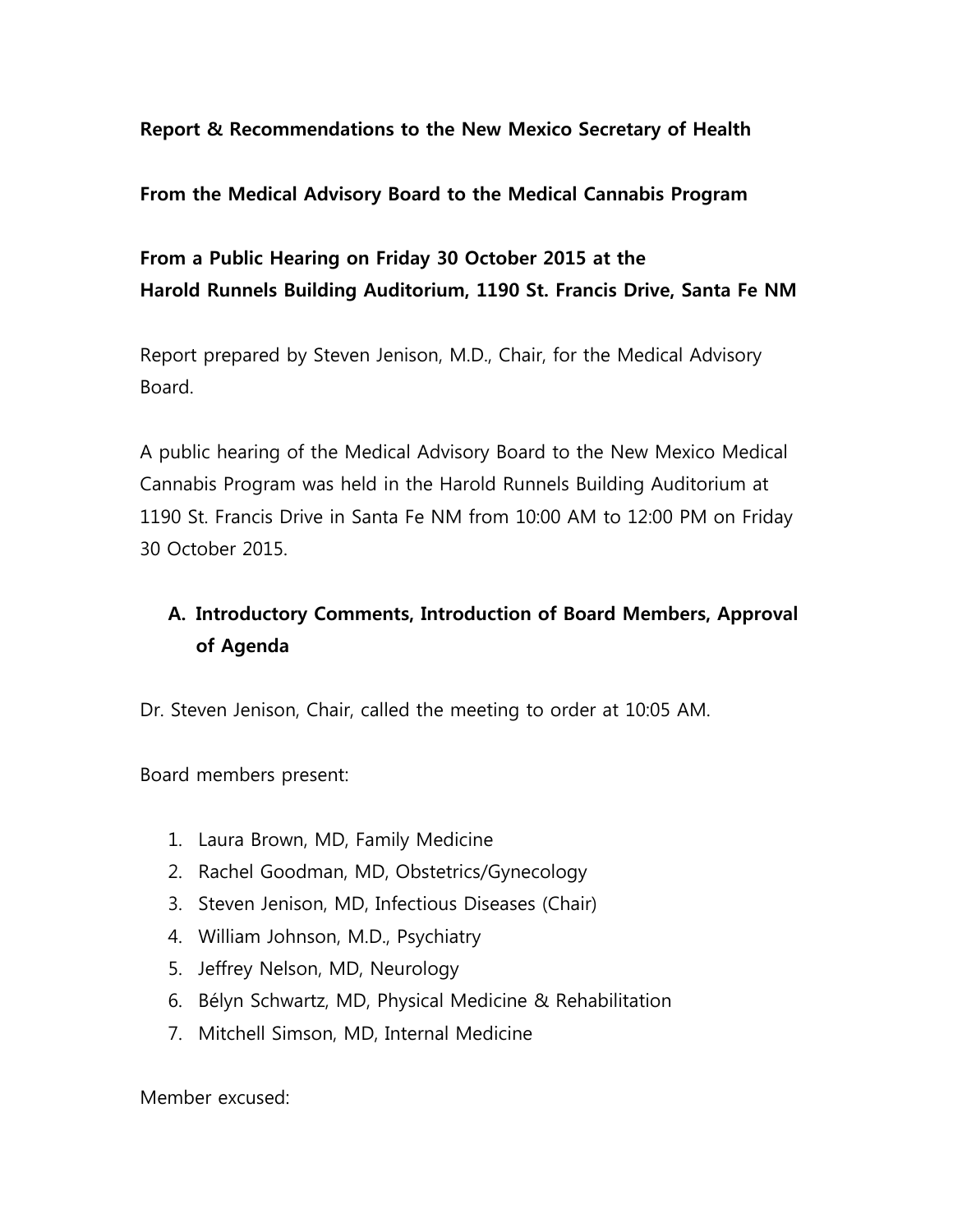1. Timothy Lopez, MD, Oncology

Dr. Jenison welcomed the new member of the Medical Advisory Board, Dr. Rachel Goodman, who was appointed recently to the Board by Secretary Ward upon nomination by the New Mexico Medical Society. Dr. Goodman is an Obstetrician / Gynecologist who practices in Española.

Present representing the Department of Health:

- 1. Kenneth Groggel, Director, Medical Cannabis Program
- 2. Andrea Sundberg, Program Coordinator, Medical Cannabis Program
- 3. Chris Woodward, JD, Office of General Counsel

Not present from the Department of Health:

- 1. Dr. Steven Rosenberg, Medical Director, Medical Cannabis Program
- 2. Dr. Maureen Small, Medical Director, Medical Cannabis Program

The Public Hearing Agenda was reviewed and approved.

# **B. Actions of the Secretary of Health on the Recommendations of the Medical Advisory Board from the Public Hearing on 1 May 2015**

The last public hearing of the Medical Advisory Board was held on 1 May 2015. At that hearing, Dr. William Johnson, Member of the Medical Advisory Board, introduced a proposal to expand the eligible condition of "hospice care" to include "palliative care". The Board voted 6 to 0 (in favor: Brown, Jenison, Johnson, Lopez, Nelson, Schwartz) to recommend this change to the Secretary.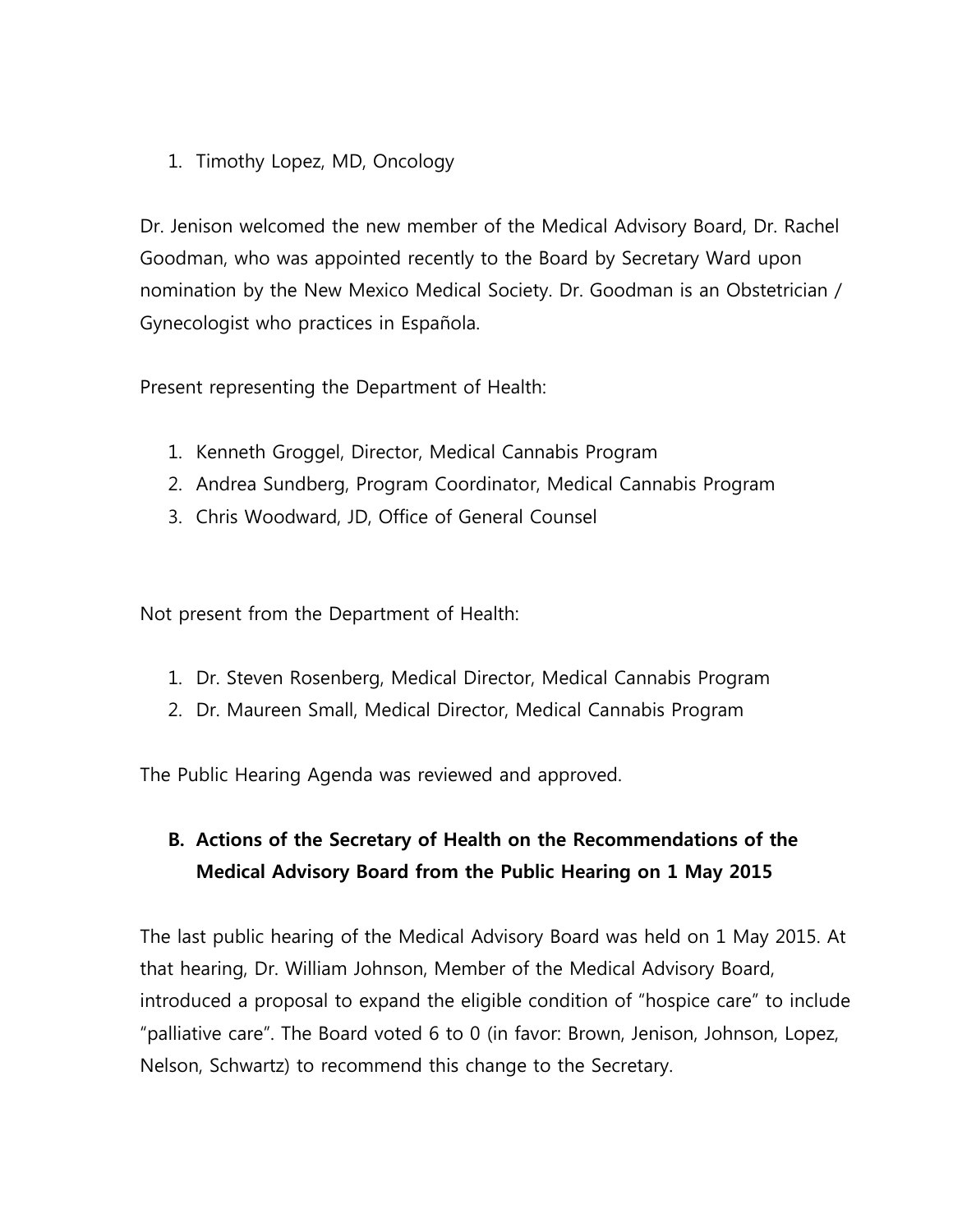On 6 July 2015, Health Secretary Retta Ward issued a Final Decision regarding the Advisory Board Report and Recommendations:

"The Medical Cannabis Advisory Board recommended that the treatment "palliative care" be added to the list of qualifying medical conditions and treatments approved for enrollment in the program. **I am not adopting this recommendation.**"

Secretary Ward's Final Decision is attached to this report.

In addition, Secretary Ward acknowledged the recommendations of the Medical Advisory Board regarding proposed changes to the Rule governing the Patient Registry (7.34.3 NMAC) that would 1) remove the requirement that a certifying clinician attest that standard treatments had been tried and failed; 2) the requirement for subspecialist certification for severe chronic pain and inflammatory arthritis; and, 3) the requirement that the application for enrollment under posttraumatic stress disorder (PTSD) include a diagnosis by a psychiatrist, psychiatric nurse practitioner or prescribing psychologist.

From Secretary Ward's Final Decision:

"All of these requests relate to recent litigation involving a challenge to the Department's medical cannabis patient rule. Based on that litigation, the Department will be removing the 'standard treatments' attestation requirement, and the specialist certification and/or diagnosis requirements concerning Department-approved conditions. The Department has already implemented these changes to its practice and modified medical cannabis program application forms accordingly; and the Department intends to formally adopt the changes in Department rule when next the medical cannabis rules are amended."

The Medical Cannabis Program has submitted to the Medical Advisory Board a draft of proposed rule changes in anticipation of this public hearing. The Medical Advisory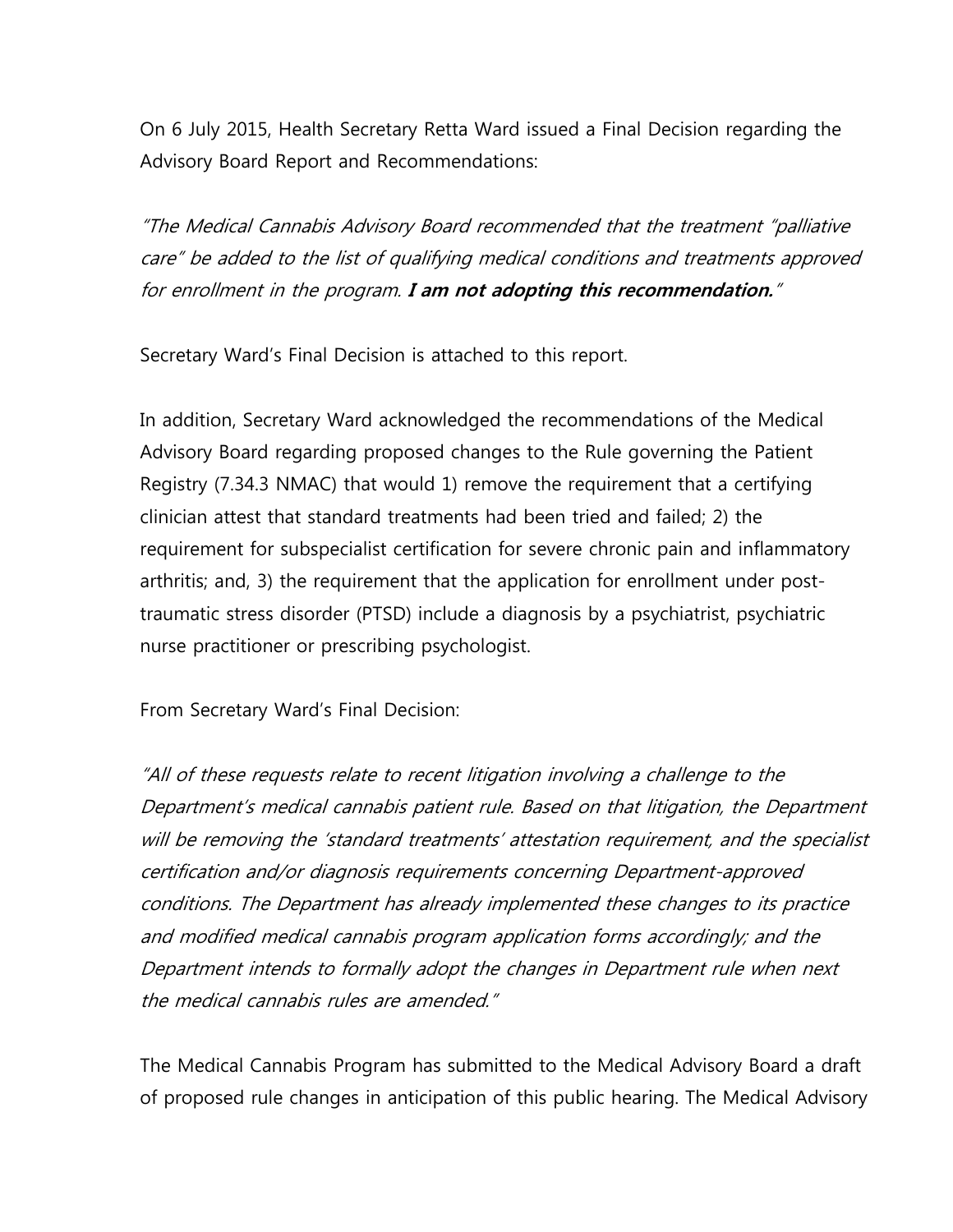Board considered those proposed rule changes and voted to approve them, as discussed later in this report.

### **C. Medical Cannabis Program Update**

Mr. Kenneth Groggel, Director of the Medical Cannabis Program, presented an update of the status of the Medical Cannabis Program. The report is included as an attachment.

At the time of the public hearing, there were 18,628 patients actively enrolled in the Medical Cannabis Program. In the month of October 2015, 1242 new patients were enrolled and 1060 patients were re-enrolled. Mr. Groggel suggested that the increased rate of enrollment during the months since the last public hearing in May 2015 may be due to the changes in enrollment policies described above.

Secretary Ward recently approved 12 applications for new non-profit medical cannabis producer licenses.

# **D. Hearing of the Petition to Add New Conditions to the List of Diagnoses Eligible for Enrollment in the Medical Cannabis Program**

A Petition was received from a member of the public to add "Attention Deficit Hyperactivity Disorder / Attention Deficit Disorder" (ADHD/ADD) to the list of conditions eligible for enrollment in the New Mexico Medical Cannabis Program. The petition is attached to this report.

The Petitioner was present at the public hearing and was offered the opportunity to present the petition either in public session or in executive session. The Petitioner declined to provide oral testimony and indicated that the written petition would suffice. The subject matter of the Petition appeared in the Public Notice of the Medical Advisory Board public hearing that was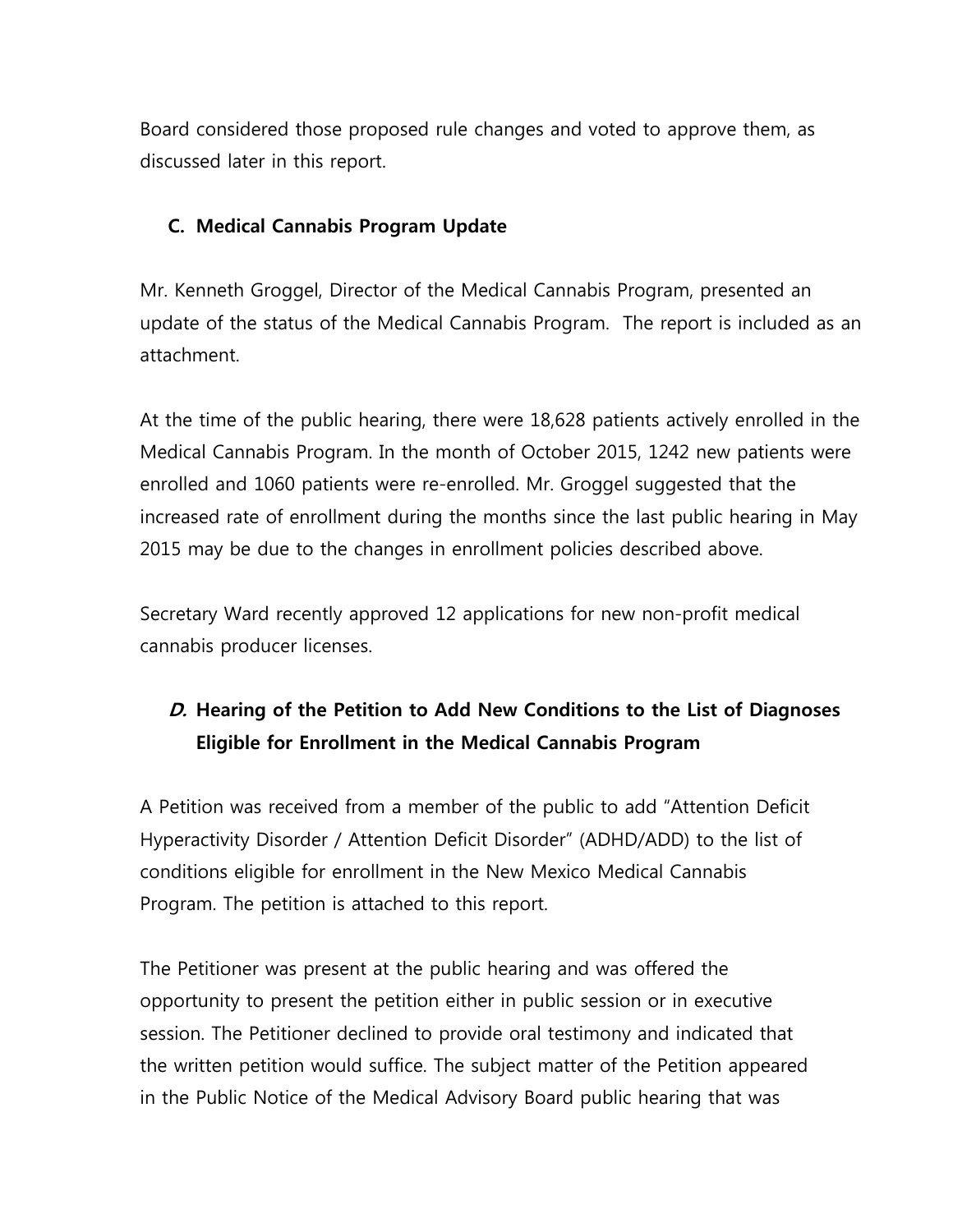published in the Albuquerque Journal on 27 September 2015. The Notice included information on the procedure for submitting written testimony and requesting the opportunity to present oral technical testimony. No submissions were received by the Department prior to the deadline for submitting technical evidence.

The Medical Advisory Board conducted a medical literature search in anticipation of the public hearing and reviewed the following articles that related to ADHD/ADD and cannabis:

- 1) Aharonovich E et al., Concurrent cannabis use during treatment for comorbid ADHD and cocaine dependence: effects on outcome. American Journal of Drug & Alcohol Abuse **32** (4) 629 - 635, 2006.
- 2) Bidwell LC et al., Childhood and current ADHD symptom dimensions are associated with more severe cannabis outcomes in college students. Drug & Alcohol Dependency **135**: 88 – 94, 2014.
- 3) Hadland SE et al., Medical marijuana: review of the science and implications for developmental-behavioral pediatric practice. Journal of Developmental & Behavioral Pediatrics **36** (2): 115 – 123, 2015.
- 4) Kollins SH et al., An exploratory study of the combined effets of orally administered methylphenidate and delta-9-tetrahydrocannabinol (THC) on cardiovascular function, subjective effects, and performance in healthy adults. Journal of Substance Abuse Treatment **48**: 96 – 103, 2015.
- 5) Loflin M et al., Subtypes of attention deficit-hyperactivity disorder (ADHD) and cannabis use. Substance Use & Misuse **49**: 427 – 434, 2014.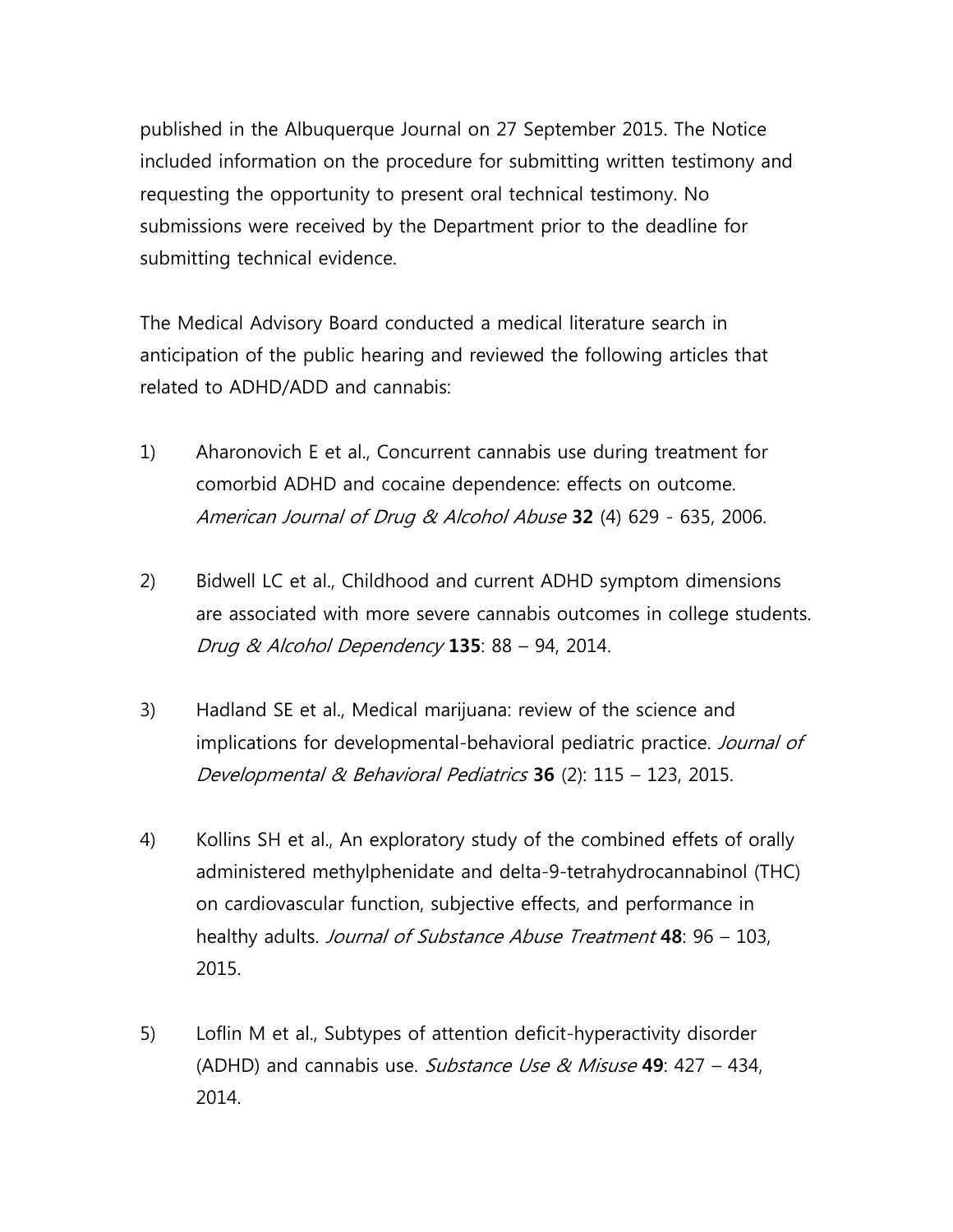- 6) Marwaha S et al., Adult attention deficit hyperactivity symptoms and psychosis: epidemiological evidence from a population survey in England. Psychiatry Research **229**: 49 – 56, 2015.
- 7) Newman E et al., Go/NoGo task performance predicts cortical thickness in the caudal inferior frontal gyrus in young adults with and without ADHD. Brain Imaging & Behavior doi: 10.1007/s11682-015-9453-x, 24 September 2015.
- 8) Rasmussen J et al., ADHD and cannabis use in young adults examined using fMRI of a Go/NoGo task. *Brain Imaging & Behavior* doi: 10.1007s11682-015-9438-9, 21 October 2015.
- 9) Roberts W et al., Identifying the facets of impulsivity that explain the relation between ADHD symptoms and substance use in a nonclinical sample. Addictive Behaviors **39**: 1272 – 1277, 2014.
- 10) Strohbeck-Kuehner P et al., Cannabis improves symptoms of ADHD. Cannabinoids **3** (1): 1 – 3, 2008.

Dr. Johnson reviewed the clinical aspects of ADHD/ADD and his experience as a Child & Adolescent Psychiatrist with patients with the diagnosis, including his experience with ADHD patients who use cannabis. He discussed the literature cited above, pointing out that it was mostly descriptive in defining the associations between ADHD/ADD and cannabis use and the neurophysiological basis for the role of cannabinoid receptors in the brain in ADHD/ADD. There are data that suggest that patients with ADHD selfmedicate with cannabis mainly to alleviate the symptoms of impulsivity associated with ADHD. Aside from one or a few case reports, there is no clinical data regarding the therapeutic effects of, or adverse events associated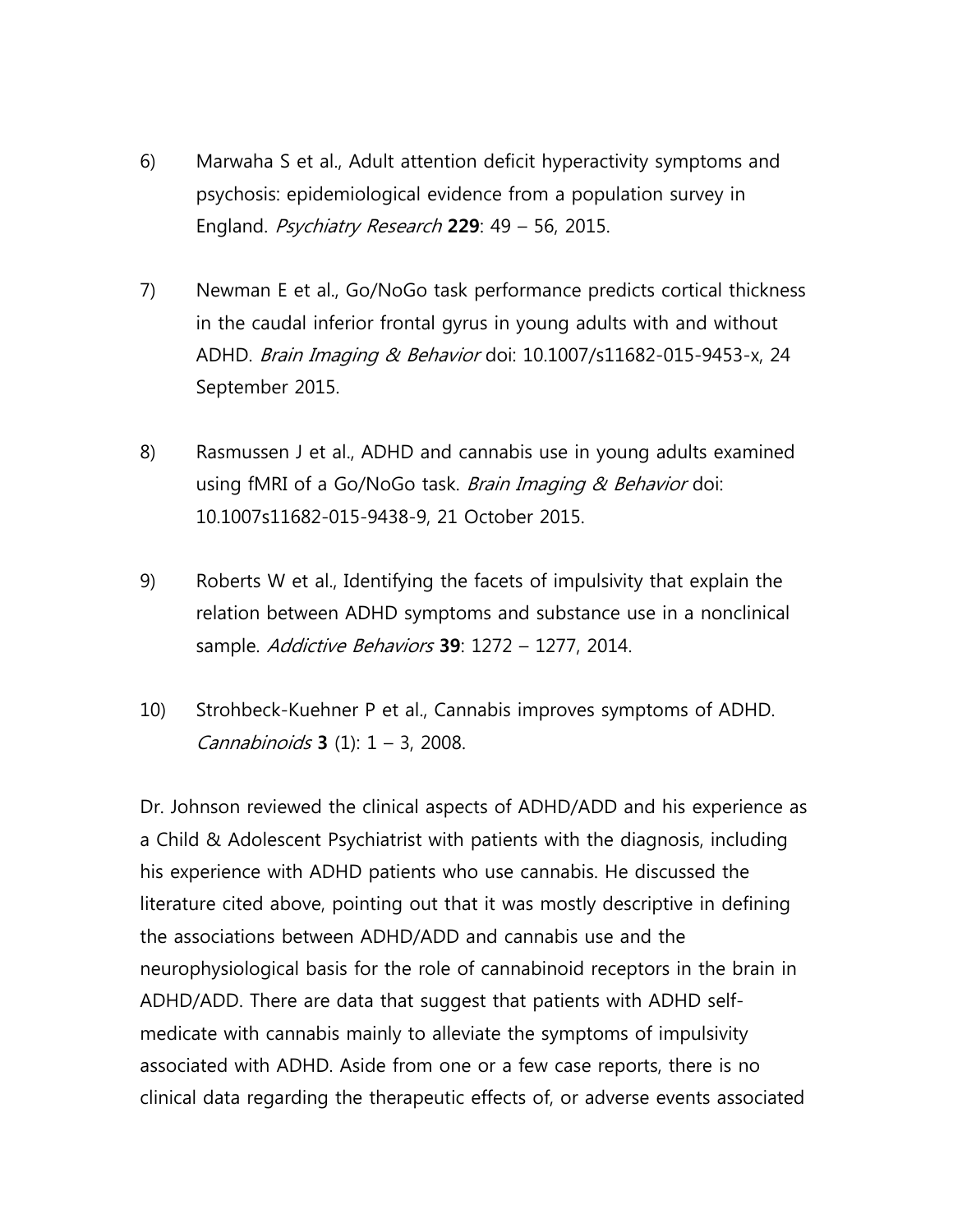with, medical cannabis in the treatment of ADHD/ADD. Dr. Johnson noted concerns regarding a study that suggested that adolescent use of cannabis was associated with IQ declines (Meier MH et al., Persistent cannabis users show neuropsychological decline from childhood to midlife. PNAS **109**: E2657 – E2664, 2012), although the findings of this study have been disputed. There are also persistent concerns about the possible association between adolescent cannabis use and earlier onset of psychosis, although this also remains highly controversial. Because most ADHD patients are children and adolescents, these concerns are relevant.

Dr. Brown suggested that in future consideration might be given to inclusion of the diagnosis of ADD in adults in order to avoid the concerns associated with child and adolescent use of cannabis.

Dr. Jenison pointed out that it is difficult to draw conclusions about the potential role of medical cannabis in the treatment of any condition based upon studies that examine cannabis use in the context of self-medication or illicit substance use. He noted that the only condition that is currently eligible for enrollment in the New Mexico Medical Cannabis Program that is likely to enroll a significant number of children is epilepsy, where the use of cannabidiol preparations have resulted in improvements in mental functioning by decreasing seizure activity.

Motion: Dr. William Johnson moved that the Medical Advisory Board recommend to the Secretary of Health that Attention Deficit Hyperactivity Disorder / Attention Deficit Disorder should NOT be added to the list of conditions eligible for enrollment in the New Mexico Medical Cannabis Program.

Voting in favor of the Motion: Brown, Goodman, Jenison, Johnson, Nelson, Simson, Schwartz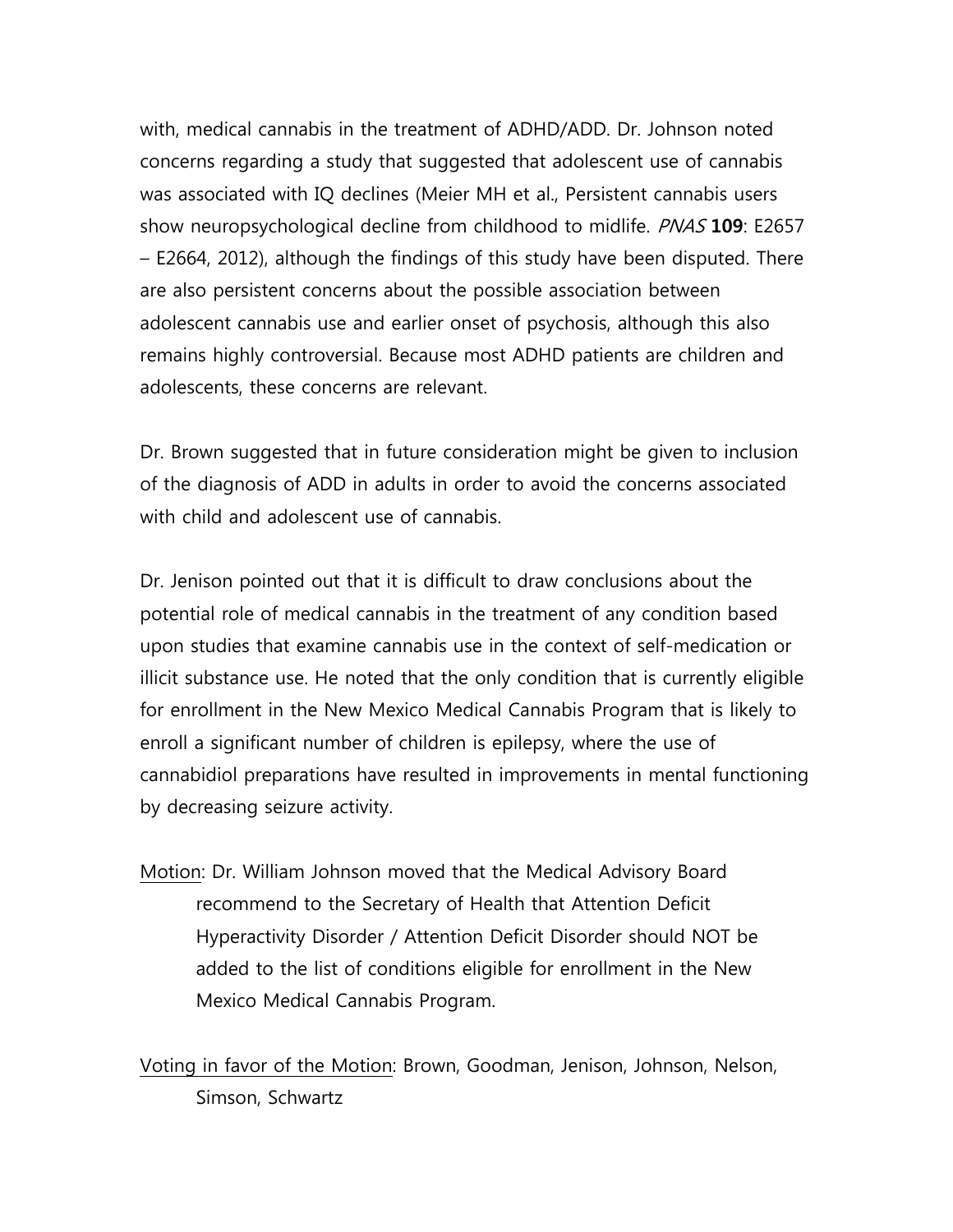### Voting against the Motion: none

Board Action: By a vote of 7 to 0, the Medical Advisory Board recommends that the Secretary of Health should deny the Petition and not add ADHD/ ADD to the list of conditions eligible for enrollment in the Medical Cannabis Program.

# **E. Recommendations for Changes to Rules Governing the Patient Registry (7.34.3 NMAC)**

Pursuant to an Order of state District Court Judge David Thomson in the case of Carola Kieve, M.D. vs. New Mexico Department of Health and Medical Cannabis Advisory Board on 29 April 2015, the Department of Health changed certain policies regarding requirements for patient enrollment in the Medical Cannabis Program. The Medical Advisory Board has statutory responsibility to make recommendations to the Secretary of Health regarding rules governing the Patient Registry. In anticipation of this public hearing, the Department of Health drafted changes to the rule governing the Patient Registry, 7.34.3 NMAC, for consideration by the Medical Advisory Board. Those proposed rule changes are attached to this report.

In summary, the proposed rule changes would:

- Remove the requirement that a certifying clinician attest that standard treatments have been tried and have failed to provide adequate relief.
- Remove the requirement for a certification by a clinician with subspecialty credentials in pain management or a specialist with expertise in the disease process causing the pain for patients applying under the condition of severe chronic pain
- Remove the requirement for a certification by a board-certified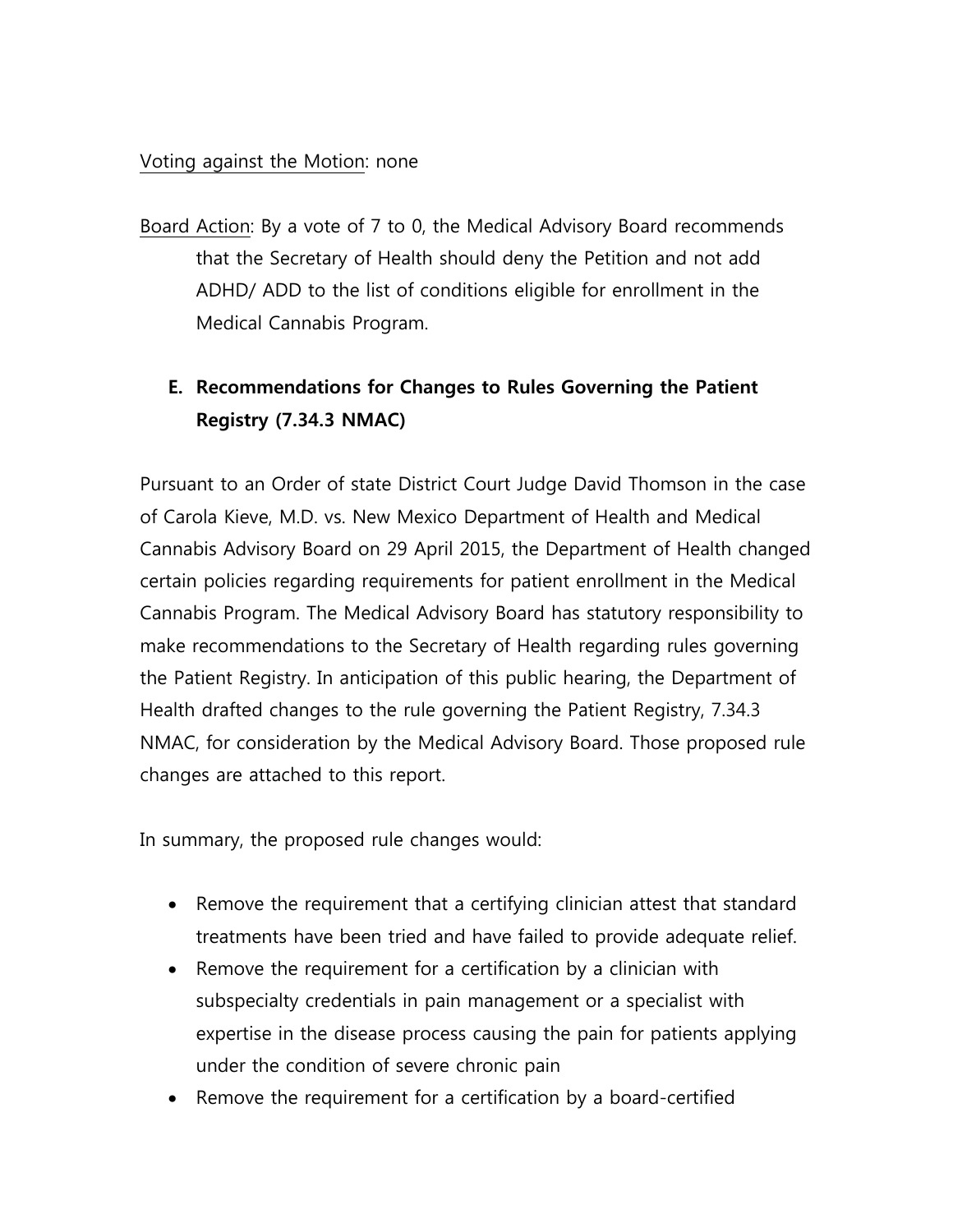rheumatologist for patients applying under the condition of inflammatory arthritis

• Remove the requirement that the application of a patient applying under the condition of post-traumatic stress disorder (PTSD) must include a diagnosis by a psychiatrist, psychiatric nurse practitioner or prescribing psychologist.

The proposed rule changes also specify the information provided to the Department for Personal Production Licenses will be kept confidential.

Other rule changes governing non-profit cannabis producers were included in the draft but were not considered by the Medical Advisory Board because they are not within our purview.

- Motion: Dr. Mitch Simson moved that the Medical Advisory Board recommend to the Secretary of Health changes in the rules governing the Patient Registry (7.34.3. NMAC) as submitted by the Medical Cannabis Program to the Medical Advisory Board for our consideration.
- Voting in favor of the Motion: Brown, Goodman, Jenison, Johnson, Nelson, Simson, Schwartz

#### Voting against the Motion: none

Board Action: By a vote of 7 to 0, the Medical Advisory Board recommends that Secretary Ward propose rule changes governing the Patient Registry (7.34.3 NMAC) according to the draft developed by the Medical Cannabis Program.

The proposed rule changes must still be submitted for public hearing. The Department is currently unsure of the timeframe for those hearings.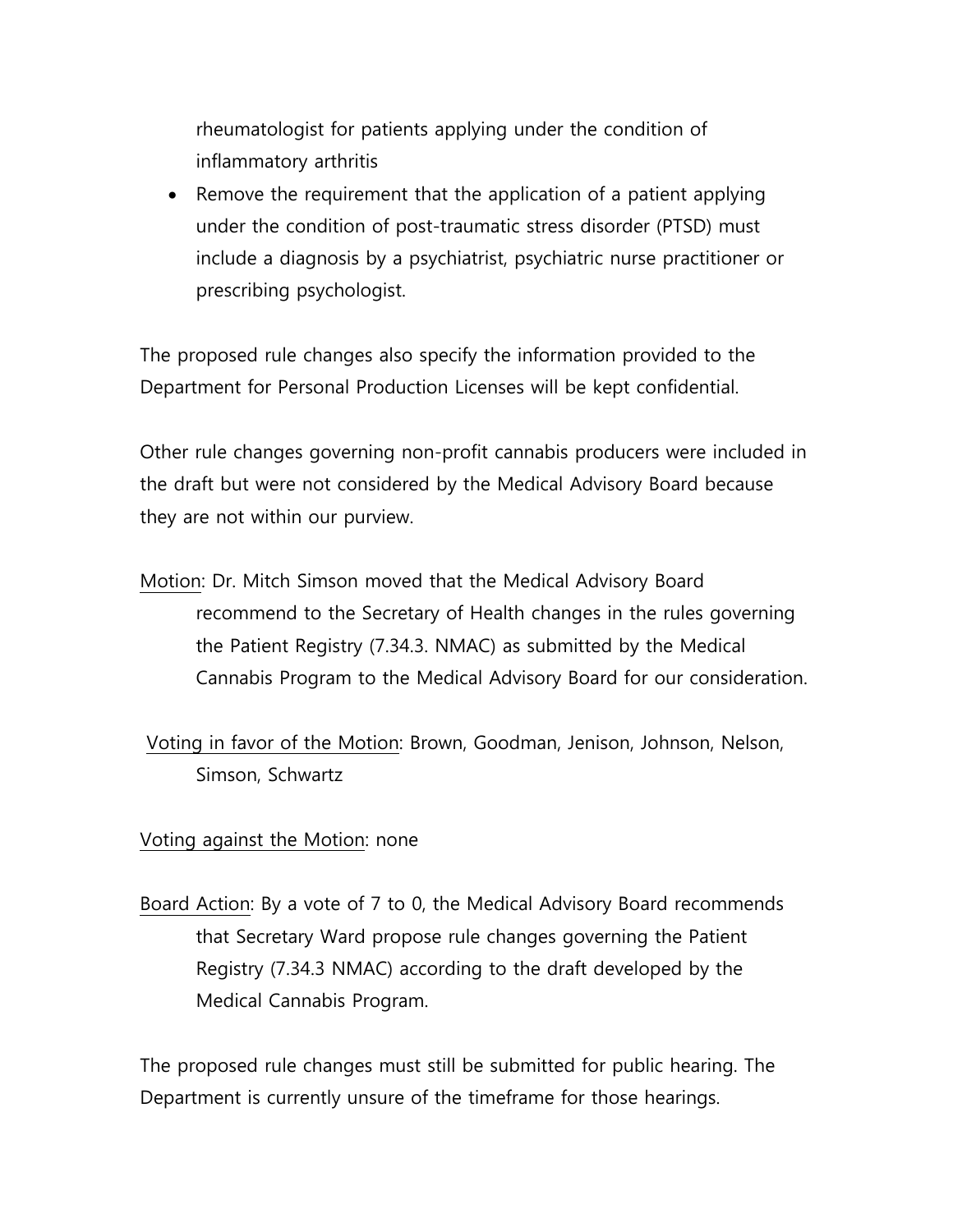# **F. Clarifying the Administrative Review Committee procedure (7.34.3.12 NMAC) versus the Appeal Process procedure (7.34.3.16 NMAC)**

Dr. Jenison asked that Mr. Woodward and Program clarify the respective roles of the Administrative Review Committee process as defined in 7.34.3.12 NMAC and the Disciplinary Actions and Appeal process as defined in 7.34.3.16 NMAC.

Mr. Woodward stated that the Administrative Review Committee process was intended to review initial application denials and was not intended to have a role in summary suspensions (as currently stated in 7.34.3 NMAC). The Disciplinary Actions and Appeal Process was intended to hear and make decisions with regard to summary suspensions and revocations of patient enrollments.

Mr. Woodward agreed to examine the language in 7.34.3 NMAC and draft changes that more clearly differentiate the respective roles of these processes, and define what recourse is available to a potential enrollees who disagree with the decision of the Administrative Review Committee, in anticipation of upcoming promulgation of new rules.

### **G. Public Comment**

Comments were taken from members of the public.

### **H. Adjournment & Next Public Hearing**

The public hearing was adjourned at 12:00 PM. The next public hearing is tentatively scheduled for Friday 29 April 2016.

### **I. Attachments**